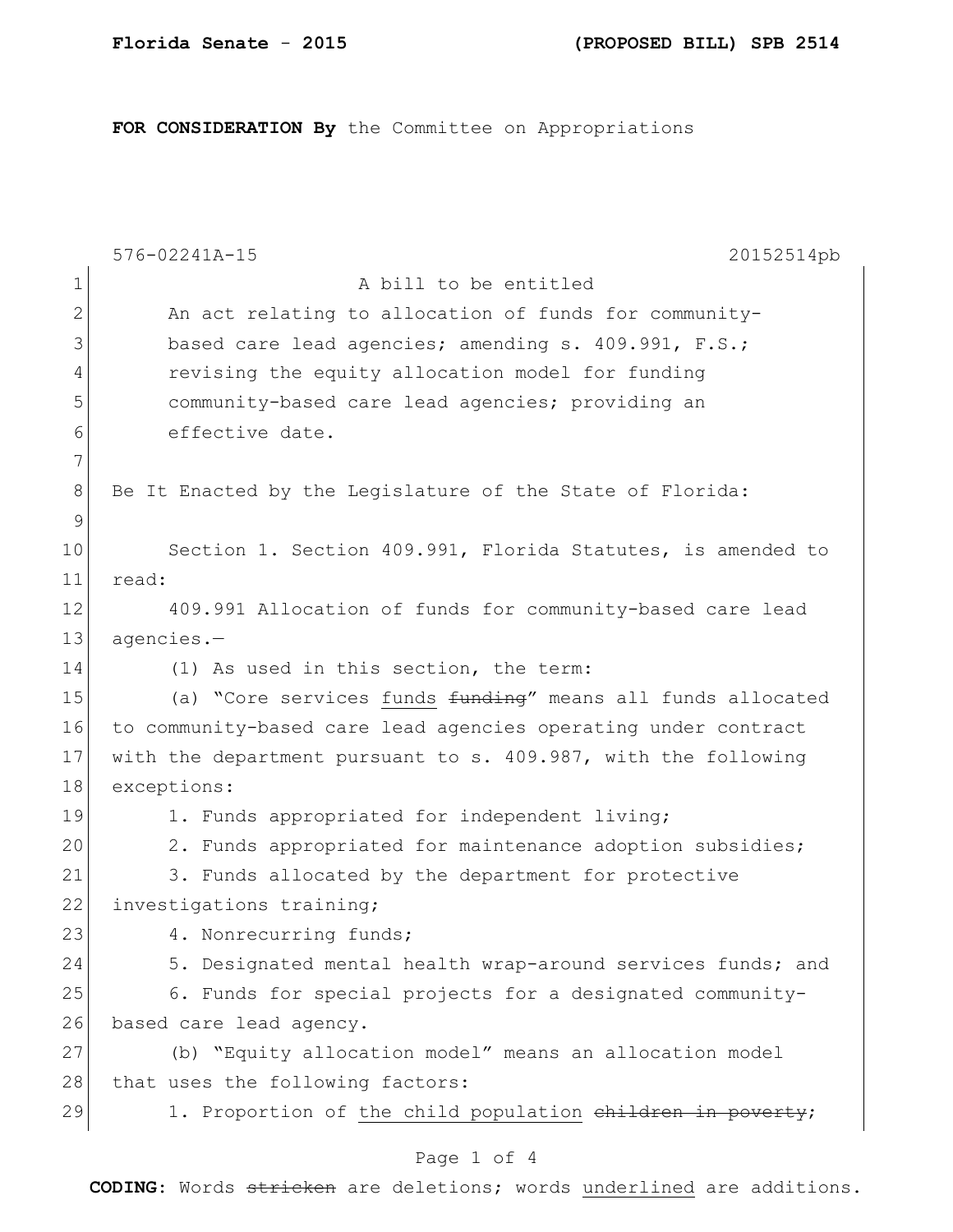576-02241A-15 20152514pb 30 2. Proportion of child abuse hotline workload; and 31 3. Proportion of children in care<del>; and</del> 32 4. Proportion of contribution in the reduction of out-of-33 home care. 34 (c) "Proportion of child population" means the proportion 35 of children, up to 18 years of age during the previous calendar 36 year, in the geographic area served by the community-based care 37 lead agency "Proportion of children in poverty" means the 38 average of the proportion of children in the geographic area 39 served by the community-based care lead agency based on the 40 following subcomponents: 41 1. Children up to 18 years of age who are below the poverty 42 level as determined by the latest available Small Area Income 43 and Poverty Estimates (SAIPE) from the United States Census 44 Bureau; 45 2. Children eligible for free or reduced-price meals as 46 determined by the latest available survey published by the 47 Department of Education; and 48 3. The number of children in families receiving benefits 49 from the federal Supplemental Nutrition Assistance Program 50 (SNAP) in the most recent month as determined by the department. 51 (d) "Proportion of child abuse hotline workload" means the 52 weighted average of the following subcomponents: 53 1. The average number of initial and additional child abuse 54 reports received during the month for the most recent 12 months 55 based on child protective investigations trend reports as 56 determined by the department. This subcomponent shall be 57 weighted as 20 percent of the factor. 58 2. The average count of children in investigations in the

## Page 2 of 4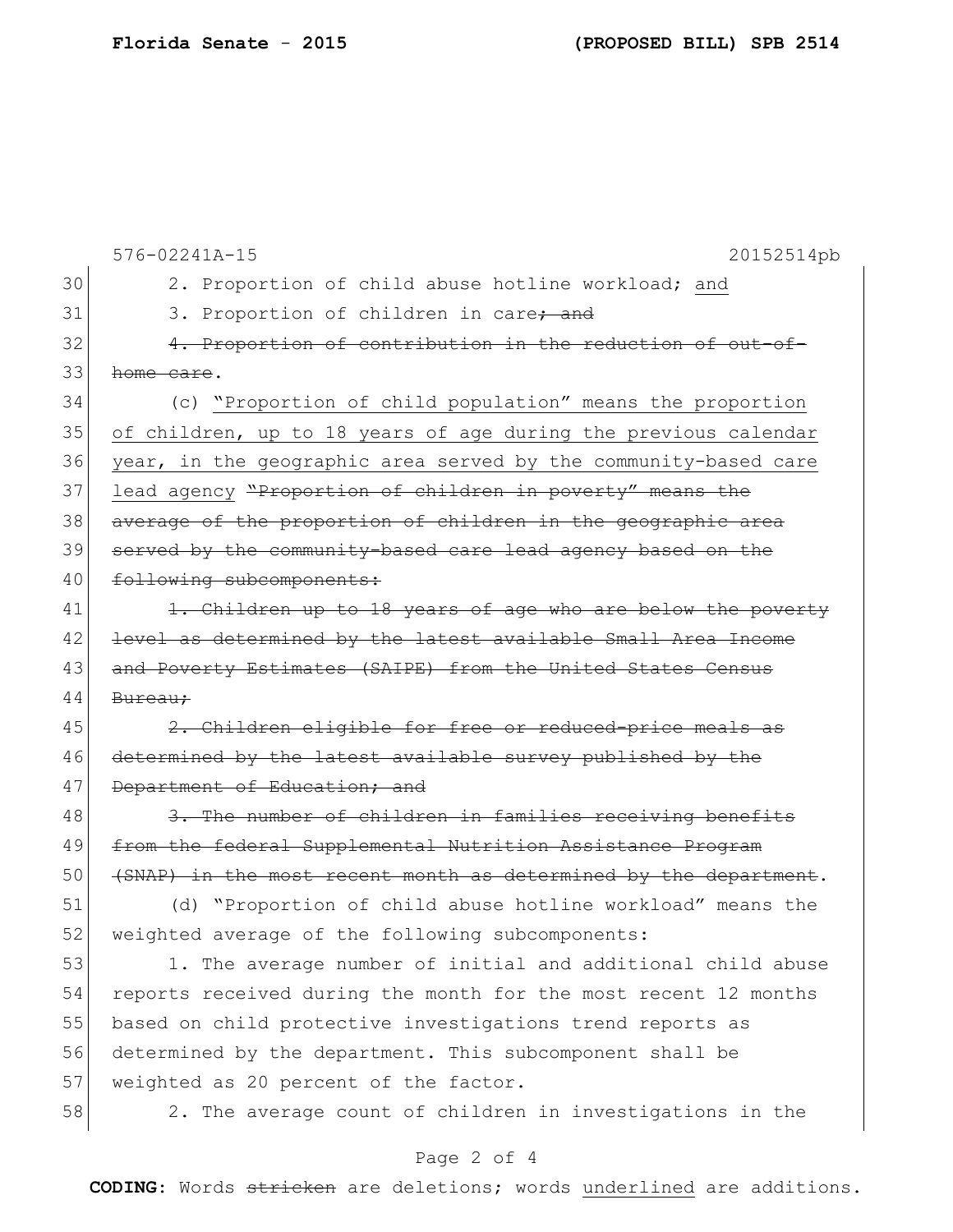576-02241A-15 20152514pb 59 most recent 12 months based on child protective investigations 60 trend reports as determined by the department. This subcomponent 61 shall be weighted as 40 percent of the factor. 62 3. The average count of children in investigations with a 63 most serious finding of verified abuse in the most recent 12 64 months based on child protective investigations trend reports as 65 determined by the department. This subcomponent shall be 66 weighted as 40 percent of the factor. 67 (e) "Proportion of children in care" means the proportion  $68$  of the sum of the number of children in care receiving in-home 69 services and the number of children in out-of-home care with a 70 case management overlay during the most recent 12-month period. 71 This subcomponent shall be weighted as follows: 72 1. Sixty percent shall be based on children in out-of-home 73 care. 74 2. Forty percent shall be based on children in in-home care 75 at the end of the most recent month as reported in the child 76 welfare services trend reports as determined by the department.  $77$  (f) "Proportion of contribution in the reduction of out-of-78 home care" means the proportion of the number of children in 79 out-of-home care on December 31, 2006, minus the number of 80 children in out-of-home care as of the end of the most 81 month as reported in the child welfare services trend reports as 82 determined by the department. 83 (2) The equity allocation of core services funds shall be 84 calculated based on the following weights:  $85$  (a) Proportion of the child population children in poverty 86 shall be weighted as  $5\frac{30}{10}$  percent of the total; 87 (b) Proportion of child abuse hotline workload shall be

## Page 3 of 4